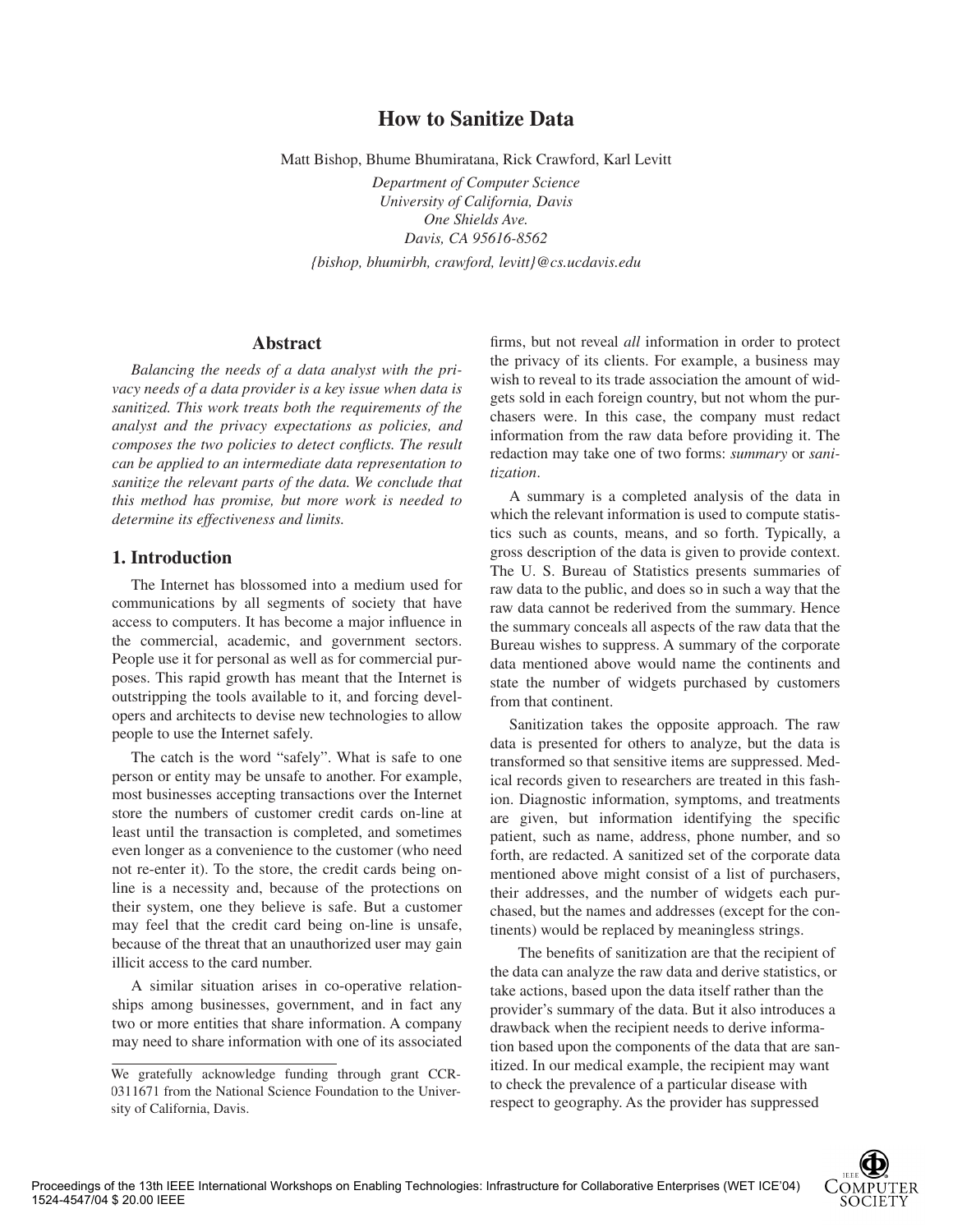addresses, the recipient cannot determine the geographical location of the people with the disease from the medical records.

This tension is particularly acute in the realm of computer security. When analyzing systems for intrusions, computer security analysts typically look for specific traces, or signatures, indicating attacks have occurred. This requires access to data such as system logs, network traffic, and the like. But embedded in this data is confidential information, passwords being the obvious example. This data is not to be revealed to the analysts. It is important to realize that the issue here is not only one of trust; some information is required by law or contract not to be disclosed.

The goal of the project described in this paper is to study the tension between the needs of analysts for data, and the needs of others for privacy of components of that data. The specific goal is to alert both analysts and providers of data when a conflict between the analytic needs and the privacy requirements exists, and to ensure that once the conflict (if any) is resolved, the sanitization can meet the needs of both parties. Section 2 discusses the approach for resolution in detail. Section 3 discusses the mechanics of sanitization, for both data that is complete when sanitization begins and for data that is being accumulated throughout the sanitization process. Section 4 presents a proposed architecture for a sanitization system, and section 5 contrasts this approach with previous work. Section 6 summarizes our progress.

## **2. Privacy and analysis**

The tension between privacy and analysis underlies all of sanitization. If privacy is to be respected, parts of the raw data must be deleted. If analysis is to be successful, the parts of the raw data used must be left untouched. What happens when privacy constraints dictate that some parts of the raw data used for analysis must be altered?

We formalize this problem as follows. Given a policy *X* and a data set *Y*, we write *X*(*Y*) when the data set *Y* satisfies the policy *X*. A *privacy policy* is a set of properties *p* that the sanitized data must satisfy. A *sanitization function s*:  $D \times P \rightarrow D$  takes a data set  $d \in D$  and a privacy policy  $p \in P$  and produces a second data set  $d' \in D$ such that *d*′ satisfies *p*, written *p*(*d*′). An *analysis policy*  is a set of properties *a* that data must satisfy in order to do the desired analysis correctly. A privacy policy *p* and an analysis policy *a* are *consistent* under the sanitization function *s* if and only if, for all sets of data *d*, *d* satisfies *a* if and only if *s*(*d*, *p*) satisfies *a*:

*a*, *p* consistent under *s* ⇔ (∀*d* ∈ *D*)[ $a$ (*d*) ⇔  $a$ ( $s$ (*d*, *p*))]

This relation also defines equivalence classes of sanitization functions. Let  $s_1$  and  $s_2$  be sanitization functions. Then they are equivalent if they can be used interchangeably. More formally,  $s_1 \equiv_{a,p} s_2$  when for all data sets *D*,  $a(s_1(d, p))$  holds if and only if  $a(s_2(d, p))$  holds.

As an example, consider a site with an Internet connection. The managers wish to analyze the network traffic for the *land attack*. This attack occurs when a network packet has the same source and destination ports and addresses [1], and can disable systems. The analysis policy may be expressed as:

## *a packet constitutes a land attack if and only if the source and destination IP addresses are equal the source and destination ports are equal*

The company values the privacy of its employees, and each employee has his or her own computer system. Allowing the security analysts to see the IP address would immediately allow them to tie the network traffic to an individual, and the company is concerned that, for example, security analysts could build profiles of the individuals from their electronic mail. Hence the IP addresses must be kept private. So, the privacy policy is:

### *no IP addresses shall be revealed*

This policy is actually ambiguous, because it does not state *how* the addresses are to be suppressed. First, the IP addresses can simply be deleted. In this case, the data set  $s_1(d, p)$  has no IP addresses, and does not satisfy the policy *a* as the veracity of the first property cannot be determined. So *a* and *p* are not consistent under *s*1. Simply replacing the IP addresses by a single string, say "IPADDRESS", may false positives, and again *a* and *p* are not consistent under this sanitization function. The IP addresses can be replaced by random addresses. In this case, the data set  $s_2(d, p)$  has IP addresses, but the same IP address may be sanitized into two different addresses. So two IP addresses in  $s_2(d, p)$  may produce false negatives. Again, *a* and *p* are not consistent under *s*2. Finally, the IP addresses can be replaced by random addresses, but consistently so that each IP address is replaced by the same random string whenever it occurs. Given two IP addresses in  $s_3(d, p)$ , the first property of *a* holds in *d* if, and only if, it holds in  $s_3(d, p)$ . Thus, *a* and *p* are consistent under *s*3. Note that the *particular* random addresses used are irrelevant; in fact, all sanitization functions providing such a mapping are in the same equivalence class.

A critical issue is how to express the above policies. One goal is to derive from the policies specific criteria that the sanitization function must meet in order for the two policies to be consistent with respect to that func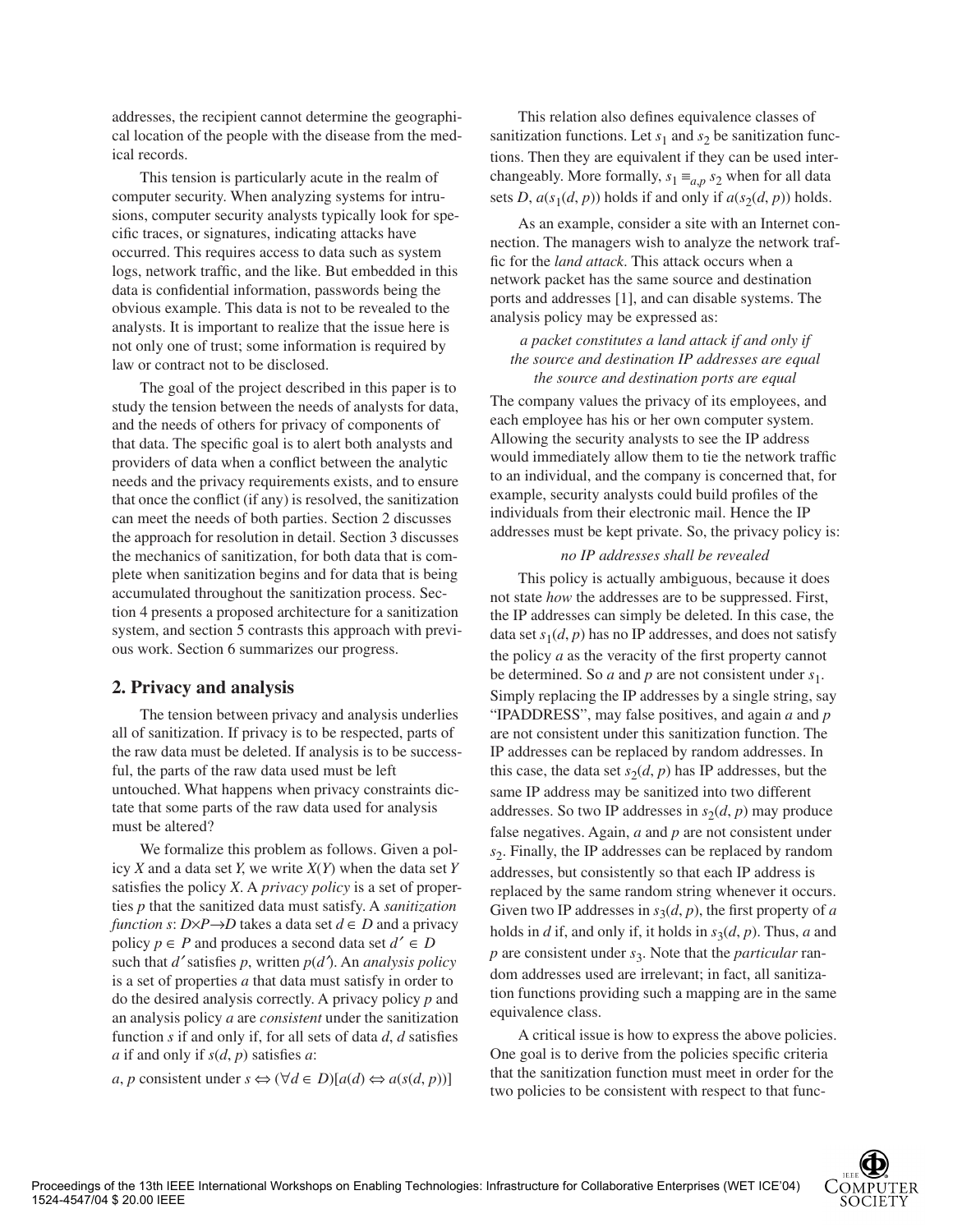tion. Thus, the language chosen to express the policies must lead directly to the derivation of an appropriate sanitization function. If the policy language is too high level, this will not be automatic. But if the policy language is too low-level, it may lack the expressive power needed, or be too detailed to use. Complicating the selection is the need to reconcile the two policies and determine inconsistencies. One approach is to compose them, and then check the resulting policy for any inconsistencies. However this is done, the policy language chosen must have an analysis engine available that allows this reconciliation.

#### **2.1. Example policy language**

An obvious approach to policy representation is to choose a policy language that allows the sanitization functions to be derived easily. Coupled with the wide variety of data formats, it would be very difficult to construct a policy language that would cover all situations for all types of data. Instead, we assume that the data itself is structured using XML, and express policies in terms of that structure. In essence, our policy language is a low-level one, as it is aware of the particular semantics of the data being protected. But it is general, because it is not tied to any particular semantics.

An example will clarify this. Consider network traffic. The privacy policy and analysis policy are as above. Let the IP addresses and port numbers be mapped into the fields with tags "ip" and "port", and attributes "src" and "dest" for source and destination. The low-level analysis policy is:

## *LAND\_ATTACK iff ip:src = ip:dest and port:src = port:dest*

and the privacy policy requires that the IP addresses be sanitized. This may be translated into three different low-level privacy policies,  $p_1$ ,  $p_2$ , and  $p_3$ :

- *p*<sup>1</sup> ip:src/contents delete; ip:dest/contents delete
- *p*<sup>2</sup> ip:src/contents random; ip:dest/contents random
- *p*<sup>3</sup> ip:src/contents chash1; ip:dest/contents chash1

respectively, and the sanitization functions  $s_1$ ,  $s_2$ , and  $s_3$ shown above can be generated automatically. (In this little language, ":" separates tags and attributes, and "/contents" refers to the contents of the named tag with the given attribute.)

Consider how a policy reconciliation engine might work, using policy  $p_1$  as an example. As the source and destination IP addresses are "deleted", the engine notes that they are no longer available. It then compares this to the analysis policy, which requires both, and reports that the two are inconsistent.

Now use policy  $p_3$  as an example. Here, the source and destination addresses are mapped using "chash1", which is a cryptographic hash function. If *f* is a function,  $x = y$  means that  $f(x) = f(y)$ , so when the engine compares this to the analysis policy, it notes that the two IP addresses are equal whenever the result of applying  $s_3$  to both are equal. Hence privacy policy  $p_3$  is consistent with the analysis policy.

#### **2.2. Discussion of XML**

Three ways to derive objects to be sanitized are:

- 1. *Fixed objects*. Whenever a particular object is encountered in the input, it is sanitized.
- 2. *Objects in position*. The position of an object is determined, and if at a specific position, the object is sanitized. This is useful for data streams in which objects have fixed positions.
- 3. *Objects in context*. The context of an object is evaluated, and the result of the evaluation determines how (whether) the object is sanitized.

Pang and Paxson [2] discuss four types of inference attacks, the prevention of which involves separation of data. An alternate view of these countermeasures is to require sanitization to depend on context. For example, a version of "known text matching" consists of an attacker inserting IP addresses into a network session. The network traffic is anonymized, and the attacker obtains it. She then compares her known session text with the sanitized one. This will immediately show her how IP addresses were sanitized. The solution is to recognize that network addresses in the data area are to be sanitized differently than those in the header. In "shared text matching", the user name "alice" should be sanitized in contexts where the string refers to a login name, but not in a context when it is part of a file name. "Structure recognition" uses context derived from multiple probes within a trace, and "fingerprinting" is similar to known-text matching.

XML offers several advantages for this process. First, XML structured data has a tree form in which the tags are the nodes and content are the leaves, so building contexts involves traversing the tree, keeping track of the ancestor nodes of the current content. So sanitization of attributes and content can easily take context into account. Secondly, in the event that the structure of the data itself is to be changed, the transformation language XSLT, tailored for XML, can express the change easily. Third, many tools for processing XML exist, and there are established standards for describing many types of data and transformations, so the use of XML can draw on a body of available work.

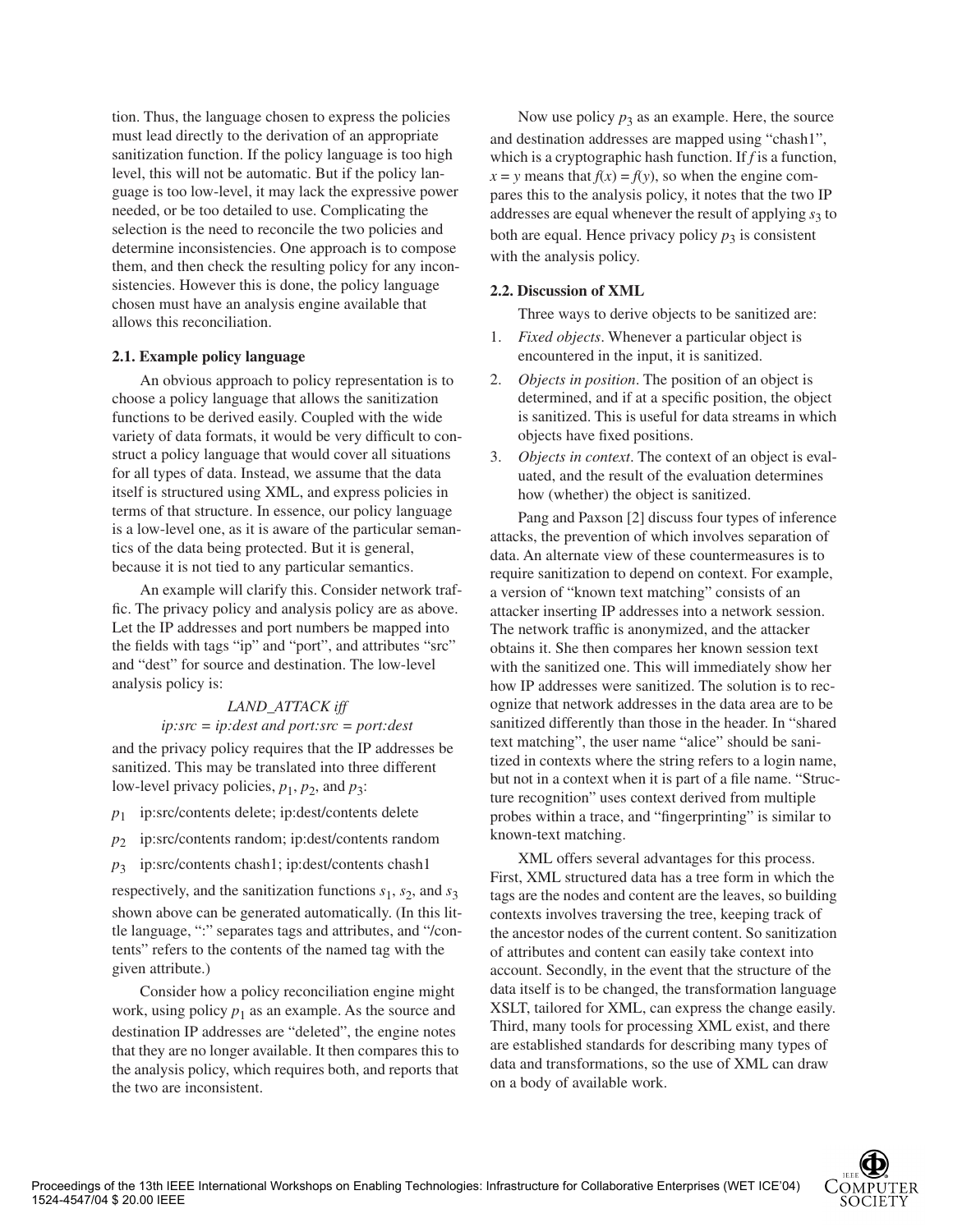Unstructured input must be transformed into structured data. We discuss this in section 4 below.

## **3. Mechanics**

A key question in sanitizing data is how effective the sanitization is. Many of the results from anonymity and pseudonymity in the cryptographic world apply here, the difference being that in this context anonymity and pseudonymity apply to hiding data rather than identity. The key question is how difficult an attacker would find inverting the sanitization mapping. In many cases, one need not invert the mapping completely; merely eliminating possible data may provide information that the sanitizer wishes to suppress.

Second, in some cases the data to be sanitized is not known initially. For example, a policy may require login names to be changed. The sanitizing engine (which applies the sanitizing functions) must determine this data by looking for words that follow the string "login:". The data not being known initially, the function is in a sense constructed after, or as, the data is being analyzed.

When the complete set of data to be sanitized is available at the time of sanitization, the sanitization functions can be derived completely before the data is sanitized. This is *static sanitization*. When the complete set of data to be sanitized is not available at the time of sanitization, the sanitization function may change as the data becomes available and is sanitized. This is *dynamic sanitization*. These are handled differently. In what follows, we assume the sanitization functions are defined, at least in part, by the contents of the complete set of data being sanitized, as in our example above.

#### **3.1. Static sanitization**

Static sanitization arises when a file or data set will not change during the sanitization process. In this case, the data can be analyzed to determine the sanitization function completely before the analysis proceeds. The sanitization engine makes passes over the complete data set until the sanitization function is constructed, and then makes a final pass over the data to perform the sanitization. This is analogous to a two-pass assembler, in which symbol names and definitions are determined on the first pass, and then the object code is assembled on the second pass.

As an example, a log file is to have user names removed. The third field of the log file contains the user names; other fields may also have them, but the format of the log entries varies after the first three fields. Hence the sanitizer must scan the log file first to build up a collection of user names from the contents of the third field of each entry. Then it maps each into a unique replacement string, and processes the log file line by line. The names are replaced by the replacement strings regardless of which field they appear in.

It is possible to build a one-pass sanitizer. Given a structured data format in which the words to be sanitized occur in well-defined places, exactly the same techniques that create one-pass assemblers could be used to construct one-pass sanitizers.

### **3.2. Dynamic sanitization**

Dynamic sanitization occurs when the data source continues to add to the data as sanitization proceeds. In this case, the sanitization function may not be known until the processing is completed. If the sanitization is ongoing, the sanitization function may not be a fixed mapping, but may change throughout the sanitization process.

This problem is considerably more complex than static sanitization. First, when the sanitization function changes, must the already processed input be redone to conform to the new sanitization function? This policy decision must take into account the nature of the data already processed, to determine if the change would apply to any previously processed data; it must account for the availability of the already processed data, which may have been transferred out of the control of the entity doing the sanitizer; and it must account for the cost of re-doing all the processing.Second, the complexity of the changes to the function may affect the cost of sanitizing incoming data; the concern is that if the sanitization becomes prohibitively expensive, it will be stopped. This area requires more study.

## **3.3. How to sanitize data**

Basic ways to sanitize objects are:

- 1. *Deletion*. Here, the objects to be sanitized are simply deleted.
- 2. *Fixed transformation*. All occurrences of the object are replaced by a fixed string.
- 3. *Variable transformation*. Occurrences of the object are transformed in different ways depending upon the context and structure of the object. For example, translating an IP address into one value for FTP connections, and a different value for HTTP messages, is an example of variable replacement. Replacing objects with random data is another.
- 4. *Typed transformation*. This is a form of variable transformation, except that the replacing objects are related when the types of the object being replaced are the same. For example, replacing all file names with a value generated by one cryptographic hash function, and all IP addresses with addresses

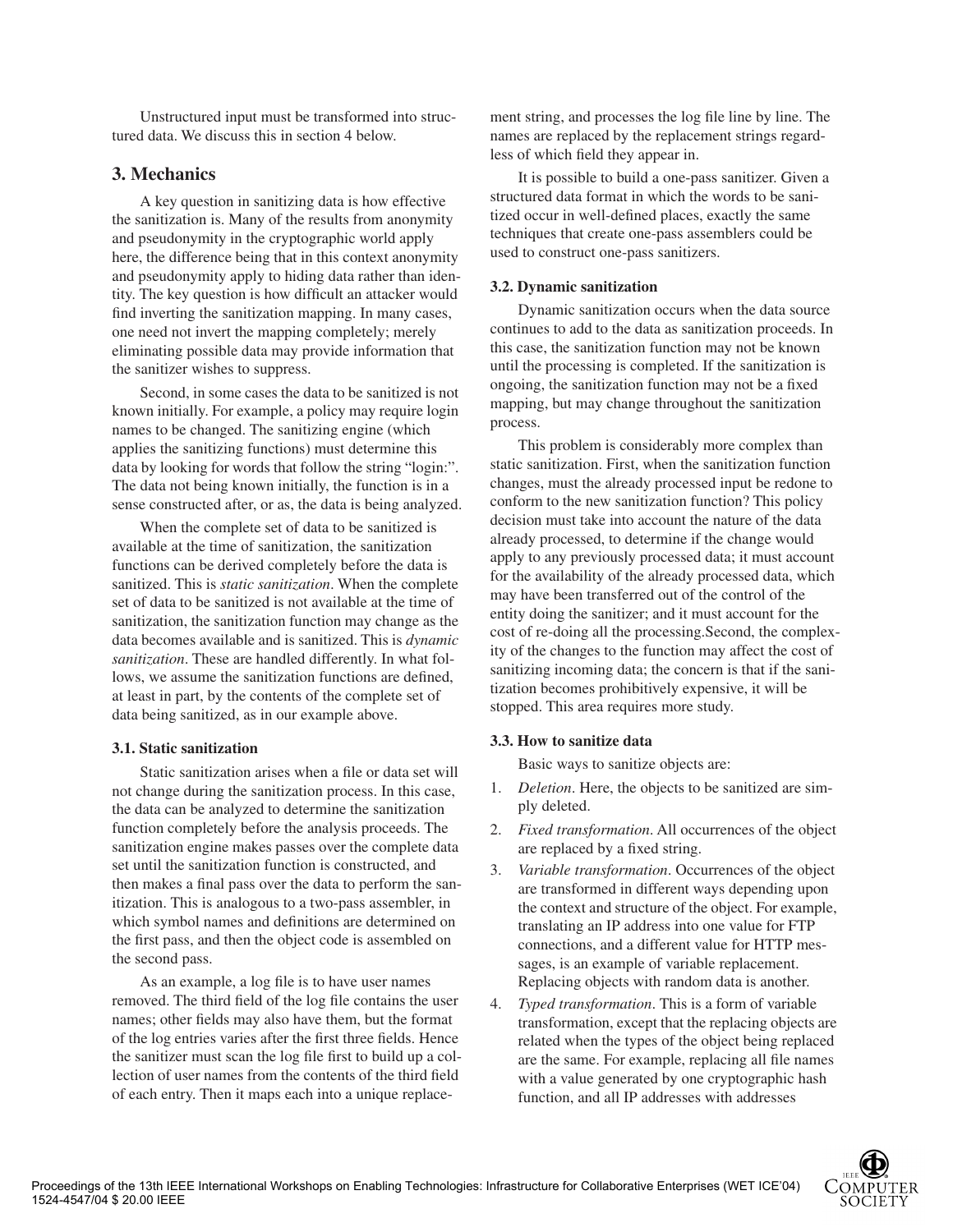

**Figure 1. The architecture of sanitization. Raw data is translated into an appropriate structured format. The sanitizer sanitizes the structured data, which is then reprocessed into the original format, giving a sanitized representation of the input data.**

selected from the 10. network, would be an example of this.

## **4. Architecture of a Sanitization Engine**

Pulling this together, Figure 1 describes a simple sanitization engine. The advantage of using a structured representation of the input data is that the sanitizer can easily derive context from the XML form, and use that to determine how to sanitize the data.

#### **4.1. XML converter and reverter**

The XML converter takes unstructured data as input and applies a structure to it. This application must know the semantics of the input data to convert it to a useful form. For example, if the data is network traffic, the converter must structure the data so the desired information can be gleaned from it. FTP control session data has a well-defined format [RFC], so the contents of the packets can be structured (GET is followed by a file name, for example, and USER by a user name). The precise structuring must take into account the information to be used in the analysis of the data (as stated by the analysis policy), as well as the data to be suppressed (as stated by the privacy policy).

As a detailed example, consider sanitizing FTP network traffic in an environment in which the analysis policy requires access to the packet bodies. The privacy policy requires that IP addresses be suppressed. But some FTP control commands require that IP addresses be sent in the bodies of the packets. The naive solution, sanitizing at the IP level, will fail to meet the privacy policy because the addresses in the packet bodies will not be sanitized. But if the session is reconstructed, the commands that require IP addresses to be in the session will be obvious. Hence the converter must supply enough information to allow the sanitizer to determine, from context, which occurrences of the IP addresses to sanitize. It is worth noting that the representations of the

IP addresses in these contexts will differ. IP addresses in packet headers are binary; IP addresses in the session layer will be in ASCII. These representation details should be hidden from the sanitizer, and handled at the conversion into structured format and restoration into unstructured format.

## **4.2. Sanitizer**

The sanitizer takes the structured data, converts it into a tree representation, and applies the sanitization rules of the privacy policy. One model for the sanitizer is to derive structure from the contents of the data, but this would require that the sanitizer know about the format of the data. For simplicity and to avoid writing a new sanitization engine for each type of input data, we use a model in which the sanitizer assumes that *all* context is encapsulated in the XML structure. Thus, the converter must be aware of the contexts in the privacy policy.

As an example, consider FTP traffic. The sanitizer must sanitize IP addresses at both the session and IP layers. The sanitizer will keep two types of states. The first, the IP state, is applied to the fields in the IP header (as represented in XML). The second, the FTP state, is applied to the session data. Note that the FTP state may span multiple IP packets, so the FTP state will need to persist even when an IP packet completes. This information can be encapsulated in the privacy policy using appropriate constructs.

#### **4.3. XML reverter**

The XML reverter deconstructs the structure of the sanitized structured data, restoring it to its original form while keeping the sanitizations. This preserves the original format of the input data, so tools that work on the original input data will work on the sanitized data. It is the reverter's responsibility to attend to components that must be changed as a result of the sanitization. For example, returning to our FTP network traffic, the TCP checksums for the packets that have sanitized data in them are now incorrect, and must be patched.

#### **5. Related work**

Pang and Paxson [2] explore the sanitization of network traffic. Their goal was to make public full trace data (as opposed to only packet headers) without compromising the privacy requirements of their institution. They implemented policy scripts to operate on the application-protocol-level data, and split the sanitization into network-protocol-level data sanitization and application-protocol-level data sanitization.Their tools allowed verification that the anonymization mechanisms worked correctly and adequately protected the data to be kept private.